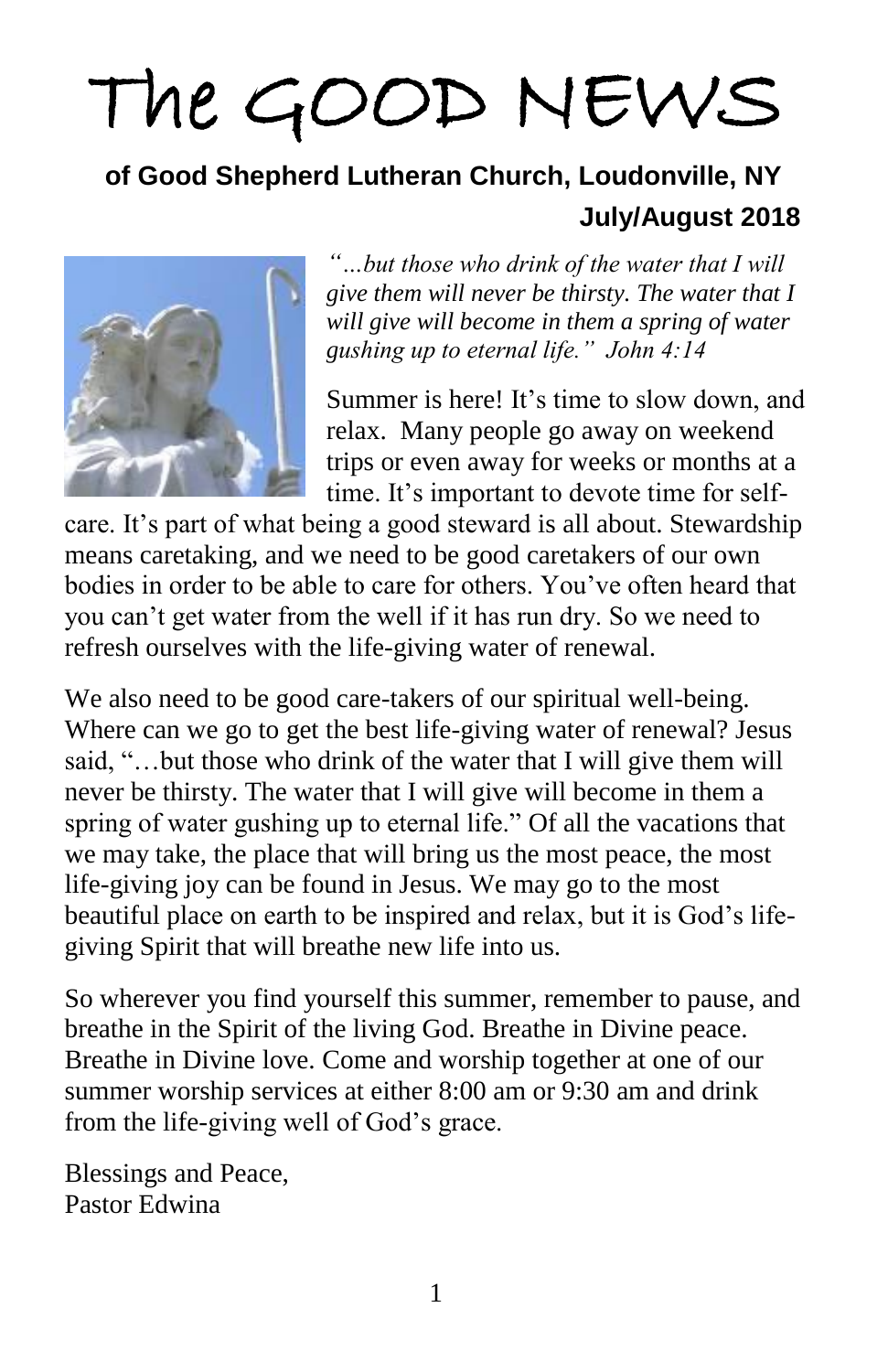**Next Newsletter Deadline: Sunday, August 19th**  Call the Church Office at 518-458-1562 or e-mail office@gslcl.org if you have item(s) for publication.

# **PLEASE KEEP IN YOUR PRAYERS:**

- **Barbara** Emptage who is recovering from hip surgery. Cards may be sent to: 22 Morocco Lane, Schenectady, NY 12304**.**
- **Maralyn Walker** who is recovering from foot surgery. Cards may be sent to: 7 Medaille Drive, Apt. 204, Watervliet, NY 12189.
- **Vic Riggins**, our sexton, who is recovering from a severe ankle sprain. Cards may be sent to: 131 Southern Blvd., Albany, NY 12209.
- **Dorothy Wimble** who is recovering from back surgery. Cards may be sent to: 38 Dowling Street, Albany, NY 12205
- **Stephanie Ferrill** who is home from the hospital and recovering. Cards may be sent to: 58 Miracle Lane, Loudonville, NY 12211

## **Congratulations Grads!**

Congratulations to our graduates: Clayton Buff, Cameron Kaercher, and Blake Wiegert.

## **Congratulations!**

Congratulations to Anita and Aakash Chohan on the birth of their son *Azariah* on June 4<sup>th</sup>!

**\*Welcome** to Kathy Williams, our wonderful new Administrative Assistant! Please stop by to say hello and give her a warm welcome**!**



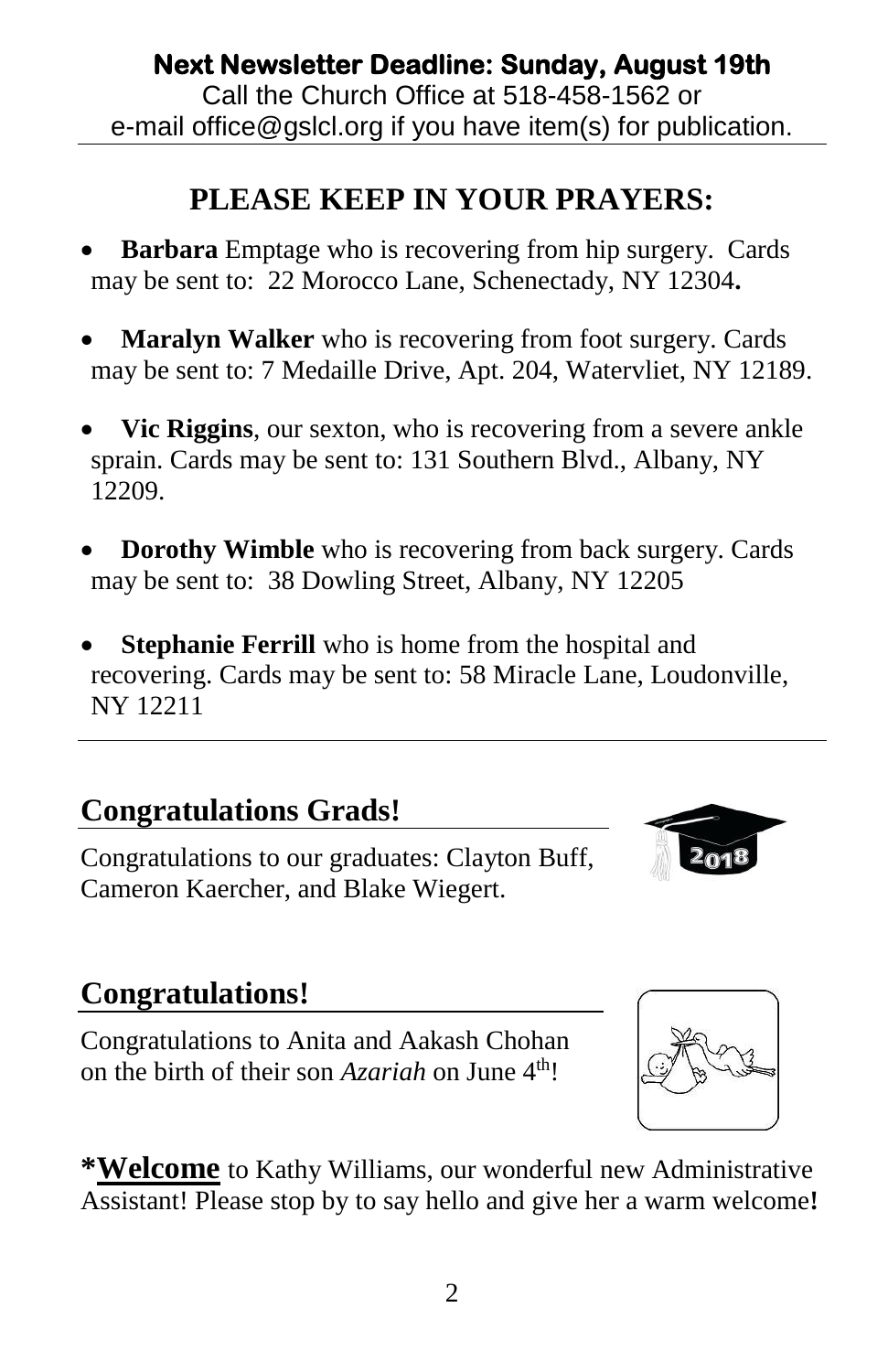

## **July & August Birthdays**

#### **July Birthdays**

4 - Antoinette Vinciquerra

- 5 Cameron Rhodes, Amy Rudat Carolyn Wolfe
- 6 Cameron Kaercher, Ralf Miller
	- 10 Mary Benoit
	- 12 Nancy McGrath
	- 13 Hayley Beach
	- 14 Siera Morales
	- 15 Clayton Buff
	- 21 Marc Kleinhenz
		- 23 Carl Phelps
	- 25 Christopher Kowalski

#### **August Birthdays**

- 2 Bonnie Siiss
- 4 Marcia Bahan
- 7 Lynne Salerno
- 9 Beverly Quinlan
- 10 Robert Howland
	- 14 Ericka Mackey
- 18 Mildred Vigars
- 20 Betty Cadwallader
	- 21 Joan Walker
- 23 Torrina Adams, Jeffrey Ludwin
	- 26 Kelsey Dwire
	- 27 Marion Krug, Bill Siiss
- 29 Truman Crouse, Barbara Shafarzek

30 – Bernie Shafarzek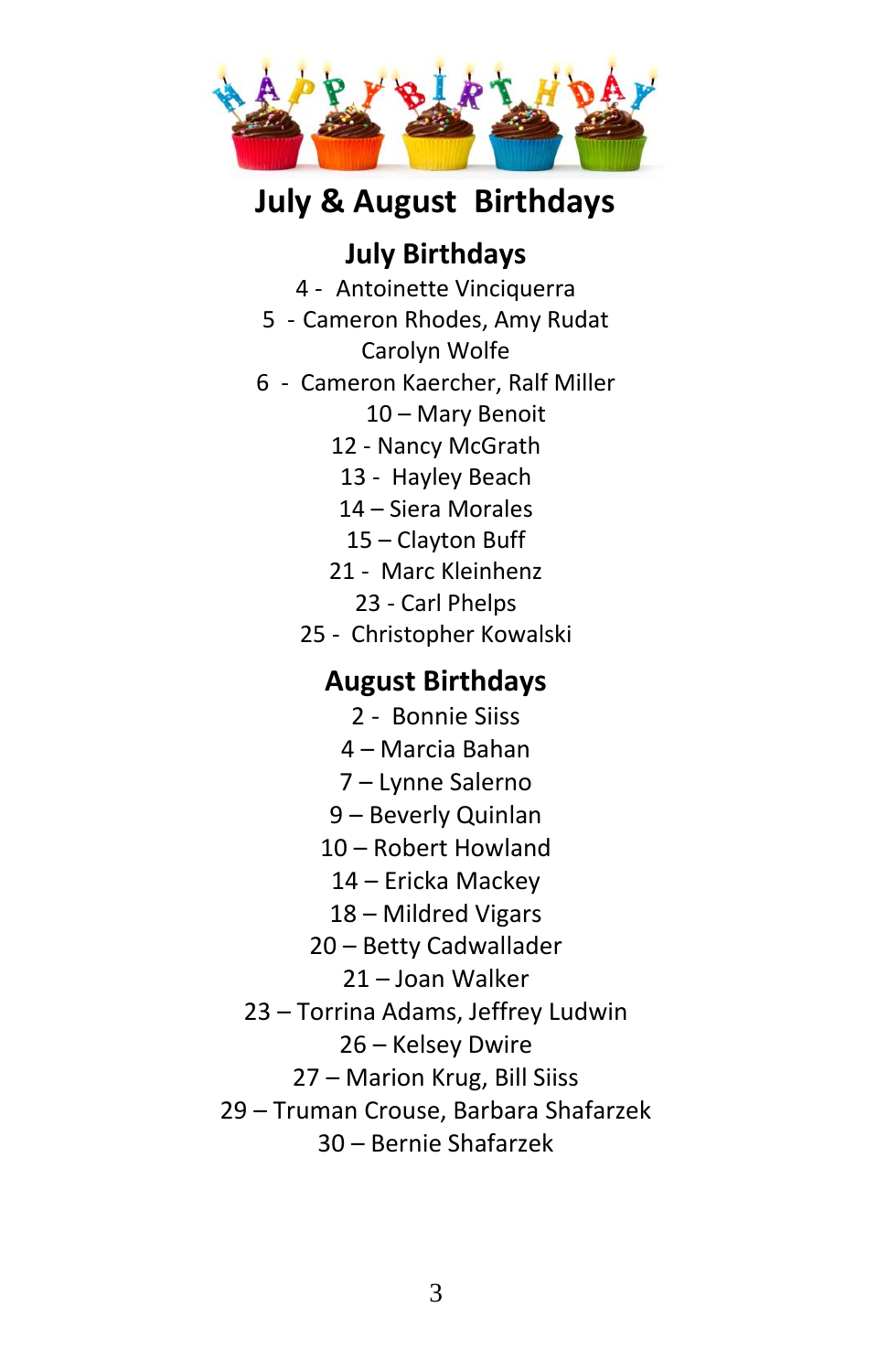#### **From the Music Corner**

"Music is the strongest form of magic." – Marilyn Manson

We continue to extend invitations for you to sing with us. During the summer, we will not have choir rehearsal on Thursday evenings. We will convene at 9:00 a.m. on Sunday mornings. During the summer, we will sing **Setting VI.** This is a familiar setting that we have sung in the past.

Several of you have provided lists of your favorite hymns and we continue to incorporate them into the music schedule. Please forward lists of favorite hymns to the attention of the music director's mailbox at Good Shepherd Church.

If you are called to participate in our music ministry (vocal choir or instrumentalist), please speak to myself, Pastor Edwina or any of the choir members after service. You can also leave a message at the Church office.



**Carl Rorie Alexandrov**, Director of Music

#### **Sea Sunday**

Join us on **Sunday, July 8th** as we celebrate **Sea Sunday**. Wear your flip flops, wear your summer shorts, think "ocean."

For over 160 years, Sea Sunday has been marked as a day of global recognition for those who transport our material goods by sea, and with great sacrifice to their own lives.



So join us for Sea Sunday, as we lift up in prayer and support the Mission to Seafarer's.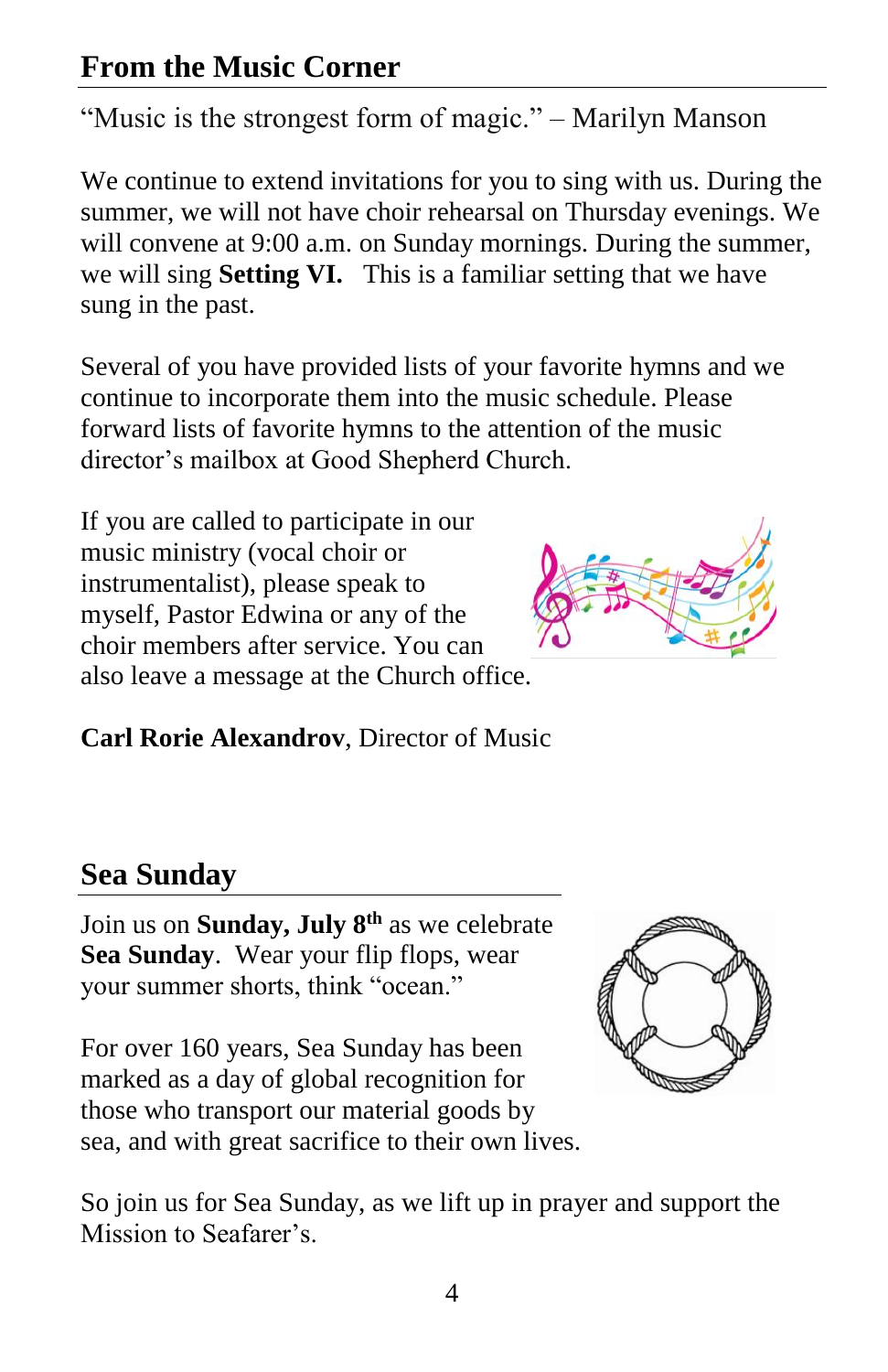## **Thirteenth Annual Berry Festival**

The Thirteenth Annual Berry Festival will be on **Saturday, July 14th from 4:00 PM to 7:00 PM.**

Tasty strawberries, blueberries and raspberries will be served on homemade biscuits topped with your choice of either vanilla ice cream or whipped cream. This yearly summer



event has always been a fun time for many people who attend every year from the community as well as the congregation.

If you have never come to one of our Berry Festivals or if you come every year, we encourage you to jot this date down and come out for some great berries and wonderful fellowship.

There will be a free will offering and the proceeds will be going to the Summer Lunch Program at the Schuyler Inn Motel on Broadway in Menands. The parents and children who reside at the Schuyler Inn are homeless and are looking for permanent housing.

If you are interested in helping out, please talk to Danny Patrick.

#### **Special Congregational Meeting**

We will have a special congregational meeting on **Sunday, July 15 at 9:00 am between services to discuss and vote on the new GSLC Mission Statement**. Berries from the Berry Festival will be available at that time. So come and "eat dessert first," then be ready to vote on the mission statement. Thank you to everyone who contributed your feedback on the draft statement from the Council. The revised mission statement we will be voting on is: "We are a community of God's faithful people called by Christ to love, welcome, and care for all."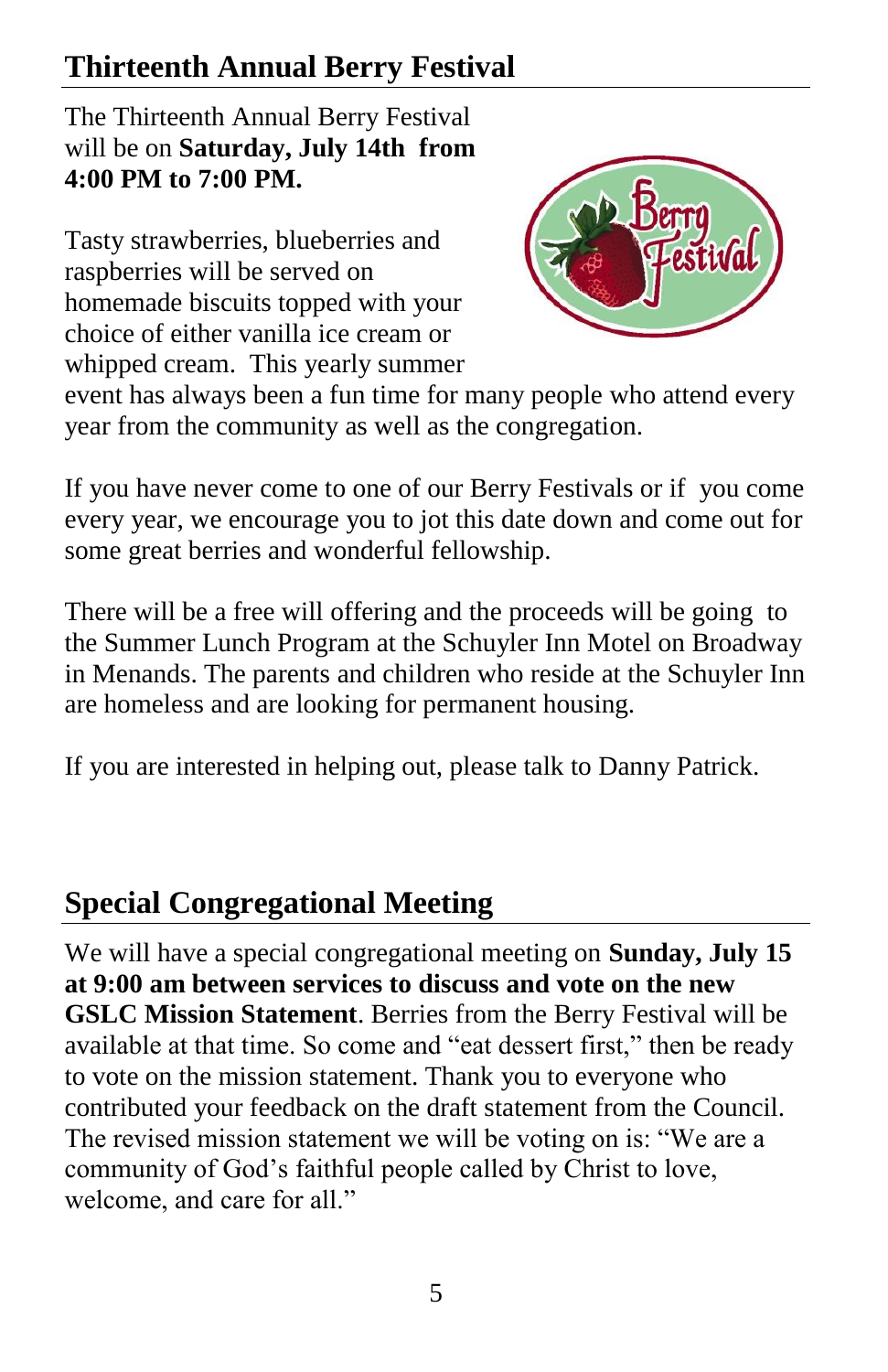## **Tea and Talk**

Good Shepherd Lutheran's Women of the ELCA group is hosting our  $2<sup>nd</sup>$  Annual Tea & Talk on Saturday, July 28, from 2:00 to 4:00 p.m. All women of Good Shepherd, their friends, and women from the community and other congregations are welcome to join us!



Following the model of afternoon tea from the British Isles, a variety of brewed teas (no tea

bags allowed!), finger sandwiches, savory items, and sweet treats will be available as women meet and mingle. An interesting program/discussion will be offered, as well (more to come on this in the coming weeks!).

In addition to making a free-will offering to support Good Shepherd's Women of the ELCA unit and the National Women of the ELCA, we encourage women to donate items for *Her Treasure Box,* an arts and crafts thrift store run by volunteers of Eyes Wide Open, a Schenectady-based non-profit serving victims of human and sex trafficking. *Her Treasure Box* specializes in selling the following items:

- Art supplies of all types
- Crafts supplies, including fabric, yarn, thread, and decorations

Working with Schenectady County Safe Harbor Anti-Trafficking Task Force and the Sisters of St. Joseph's Coalition to End Human Trafficking, the goal of Eyes Wide Open is to open a two-year residential program offering a full range of services to victims, including medical care and education. Please help with your support!

We look forward to seeing you on July  $28<sup>th</sup>$ ! Questions? Please contact: Good Shepherd Church Office at [office@gslcl.org](mailto:office@gslcl.org) or (518)458-1562, or Susan Perkins, Coordinator, Women of the ELCA – Good Shepherd Loudonville unit at [susanjperkins@aol.com](mailto:susanjperkins@aol.com) or (607)376-3485.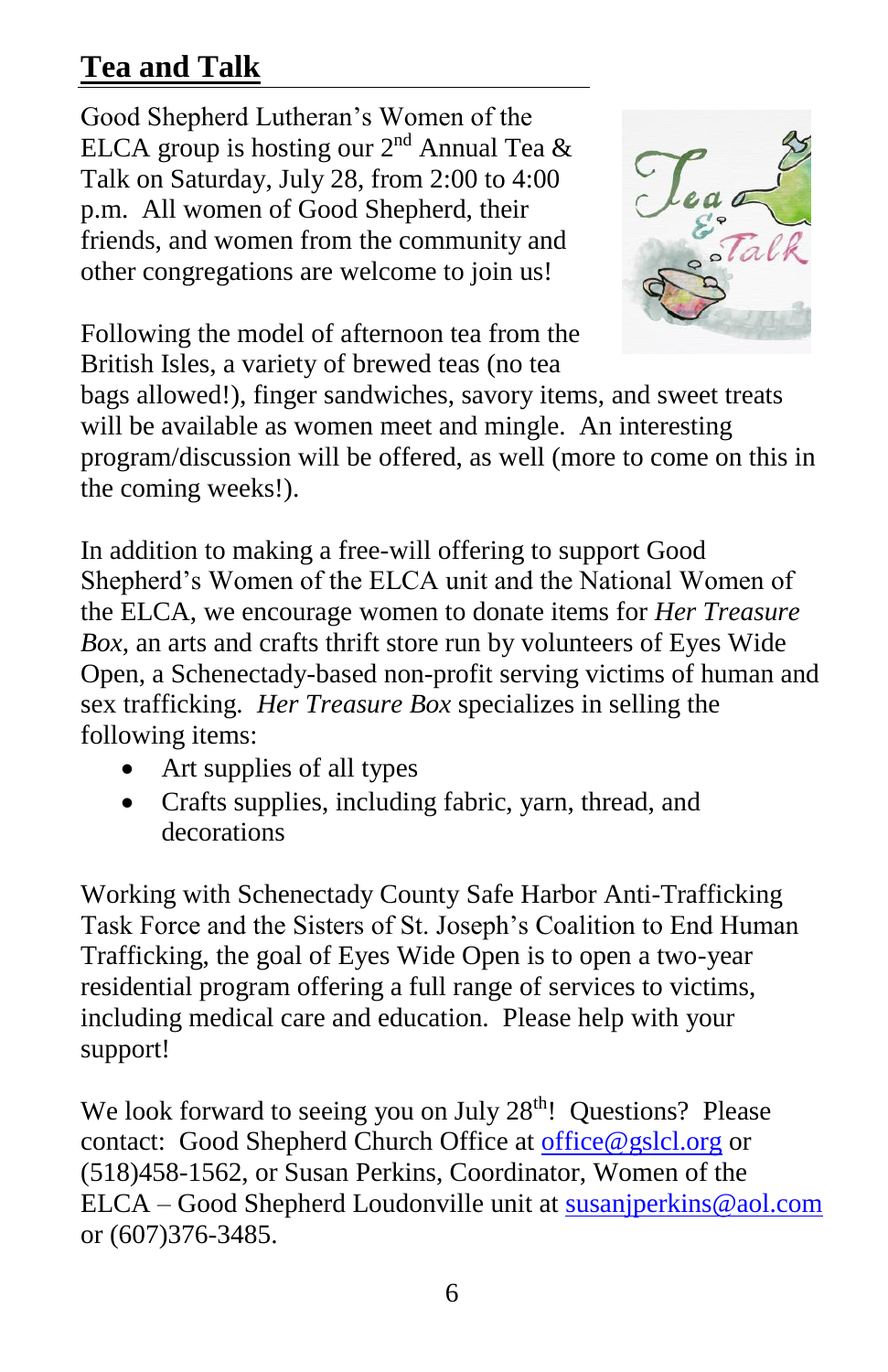#### **ALL ABOUT KIDS**

#### **On the next couple of pages, check out all the ways we support and nurture children!**

#### **Summer Lunch Program**

The Outreach and Evangelism Committee is planning for this year's summer lunch program at the Schuyler Inn Motel on Broadway in Menands.

We plan to provide the children with back packs and school supplies, t-shirts, socks, underwear and sweat shirts, as well as socks for all of the adults. Since an ELCA grant is



not available for us this year, we will be relying heavily on Thrivent Actions Grants that members of the congregation can apply for, so that we may provide for these additional items to give to the children and adults.

In the past, congregation members have been very generous with food donations and we are again asking for food donations, as well as children and adult books.

Food suggestions are individual boxes of juice; chocolate, vanilla and butterscotch puddings; fruit cups; applesauce; raisins; gluten free items and cheese sticks, as well as small bags of chips, granola bars, pretzels, cheese and peanut butter crackers. A box is in the narthex/front hallway for any food donations.

We are in great need to get volunteers on Thursdays (July 12-August 30) who could lift large pans of food and load them into cars and help to unload these pans of food when we arrive down at the Schuyler Inn.

If you could help out with this specific task on any Thursday in July and August, please speak to Carol Phelps or Danny Patrick. We thank everyone in advance for your food and book donations, assistance, and all of your support and prayers as we continue this important ministry.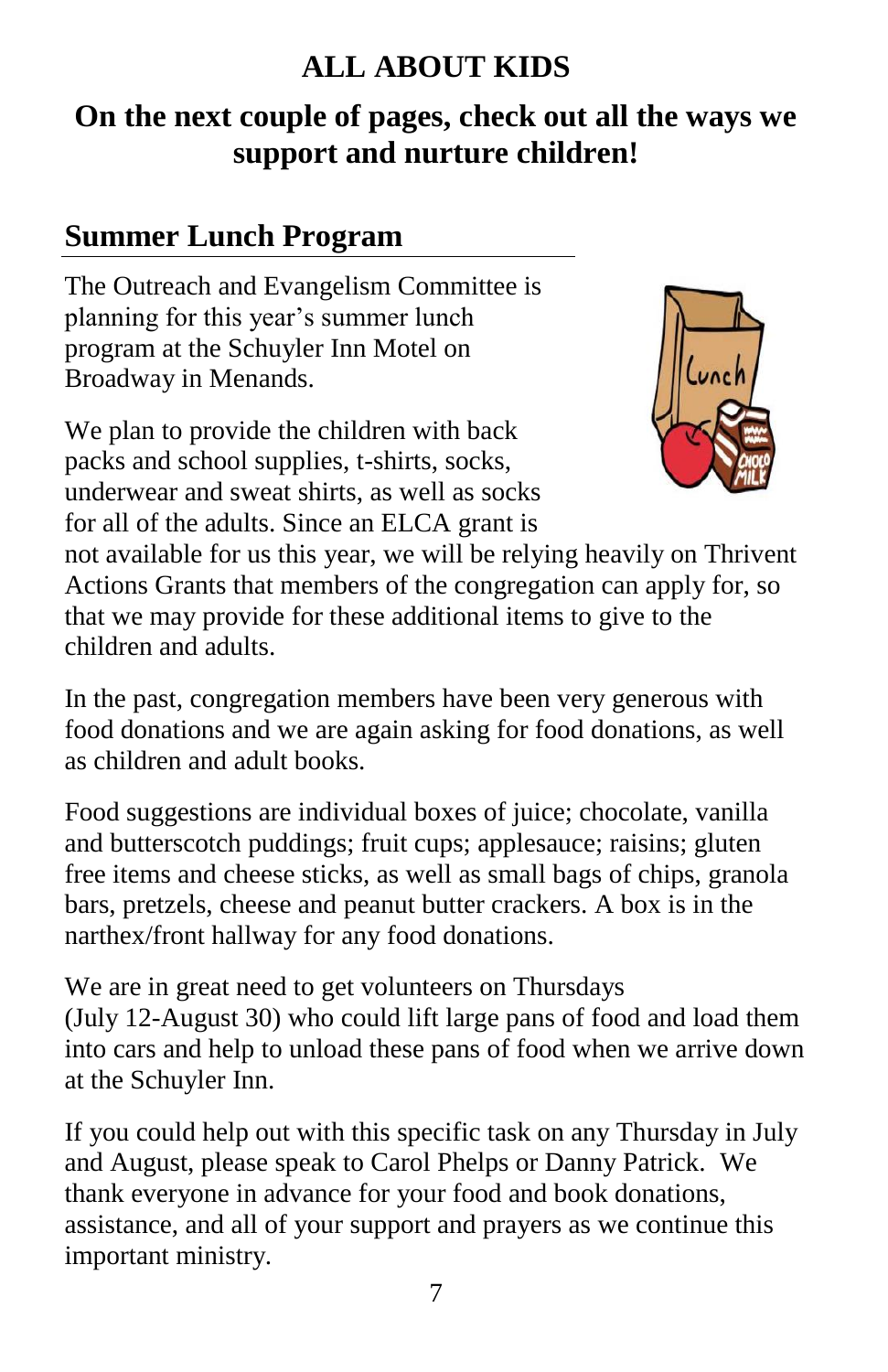## **Splash Play Time**

We had a fun meetup at Cook Park's new playground in June. (Worth checking out if you haven't seen it). For July it's splash table water fun **at the church at 10:30 am on July 14**. If it rains we'll check the Pine Bush Nature Center.



Our August meetup will be at the **Colonie Town Park on August 18th at 10:30 am**. More details in July. Hope you all are getting outside and enjoying God's beautiful creation! All children 3 and under welcome; friends too!

#### **Science & Art Summer Camps at Good Shepherd**

Club Scientific and KidzArt are hosting Summer Camps at Good Shepherd during the weeks of July 23-27, July 30 – August 3 and August 6-10. Camps are offered for ages 5 through 14, including Young Engineer Inventor, Coding and Gaming with Robots, Emergency Vet, and Chef Scientific. Information is available at the church and on online at [www.Colonie.ClubScientific.com](http://www.colonie.clubscientific.com/) and [www.Colonie.KidzArt.com.](http://www.colonie.kidzart.com/)

#### **Vacation Bible School**

We're halfway there to hosting a VBS here at GSLC this summer! So far we have 8 volunteers, and need at least 12 more.

It will be a week-long event held during the late afternoon from 6- 8:30 pm. in August.



This would be a great outreach opportunity for our community, so we need many volunteers**. If you'd like to bring some fun to kids this summer, please sign your name on the sign-up sheet in the narthex or call the office.** Thank you.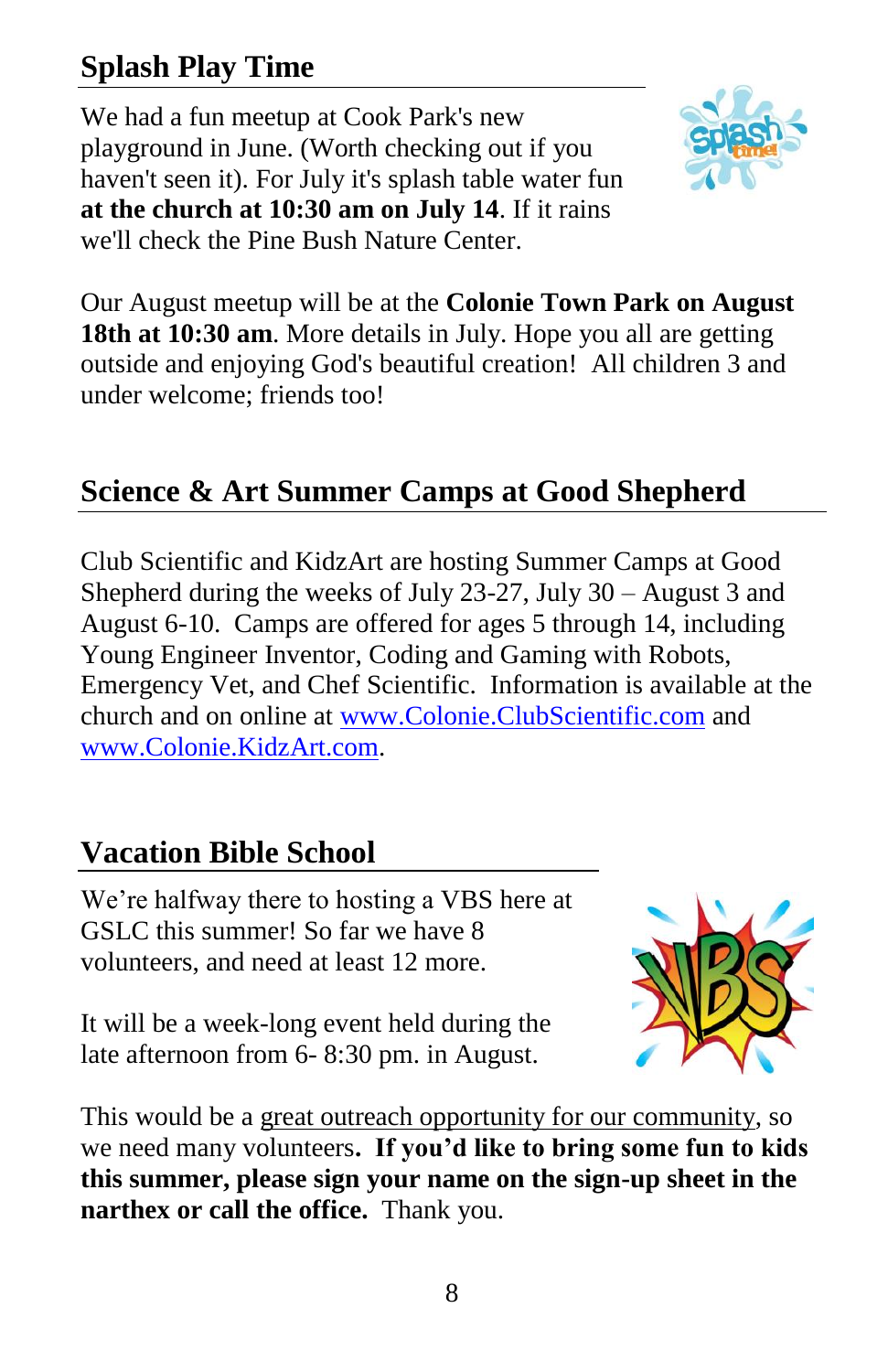#### **Just Breathe**

## **Summer Love**

*The beginning of love is to let those we love be perfectly themselves, and not twist them to fit our own image. Thomas Merton*



I love the perfection of an early summer day. It unfolds from cool morning to bright afternoon, offering clarity, breeze and warmth until night falls with stillness and a hint of surprise. Unless it doesn't. When the day arrives as sticky heat, or bugs, or rain, or my personal favorite: the double whammy of pollen plus poplar fuzz, it's not perfect!

And yet each day manifests its own perfection. Merton's quote about love is true for so much more, reminding us that if we spend our moments wishing for something different, we are denying the reality of what is…which is a gift from God.

I have a simple suggestion for all who struggle to shape perfection in our own image. Take some time to sit with others who share the dilemma and seek a peace beyond personal control. We invite you to Just Breathe, a meditation group grounded in Christian contemplation.

Just Breathe meets for 45 minutes or so each Wednesday at 7PM at Good Shepherd. We gather in all sorts of perfect weather, and make way for the Peace that passes all understanding. All are welcome rain or shine…and we often share some funny stories about the weather. We invite you to join us. You can even bring an umbrella if you wish.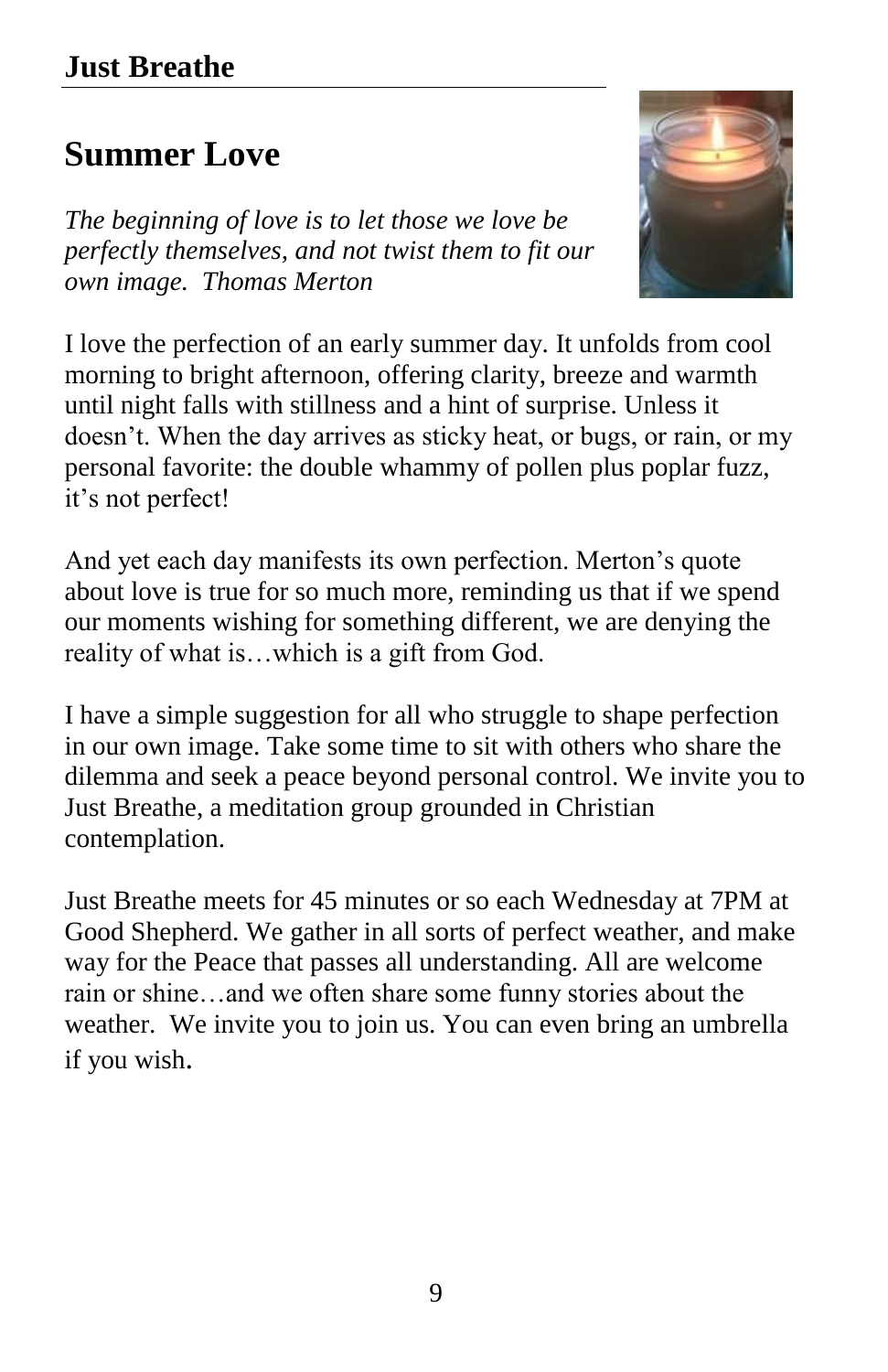# **REACHING OUT WITH GOD'S LOVE**

## **July/August Cluster Collection**

**Throughout July & August the Lutheran Cluster congregations will gather** items for the Giffen Memorial and the Delaware Community Schools in Albany.



# **Community Garden Update**

The garden is in and taking shape. Thank you to all who helped. Some things have needed replanting due to dry weather. However, the season is young God and blesses us with hope for a fruitful yield. Planting continues with respect to different plant requirements. Your help



with this food initiative is always appreciated If you have coffee grounds for the blueberries, please leave them in a sealed labeled container at church. God's work. Our hands.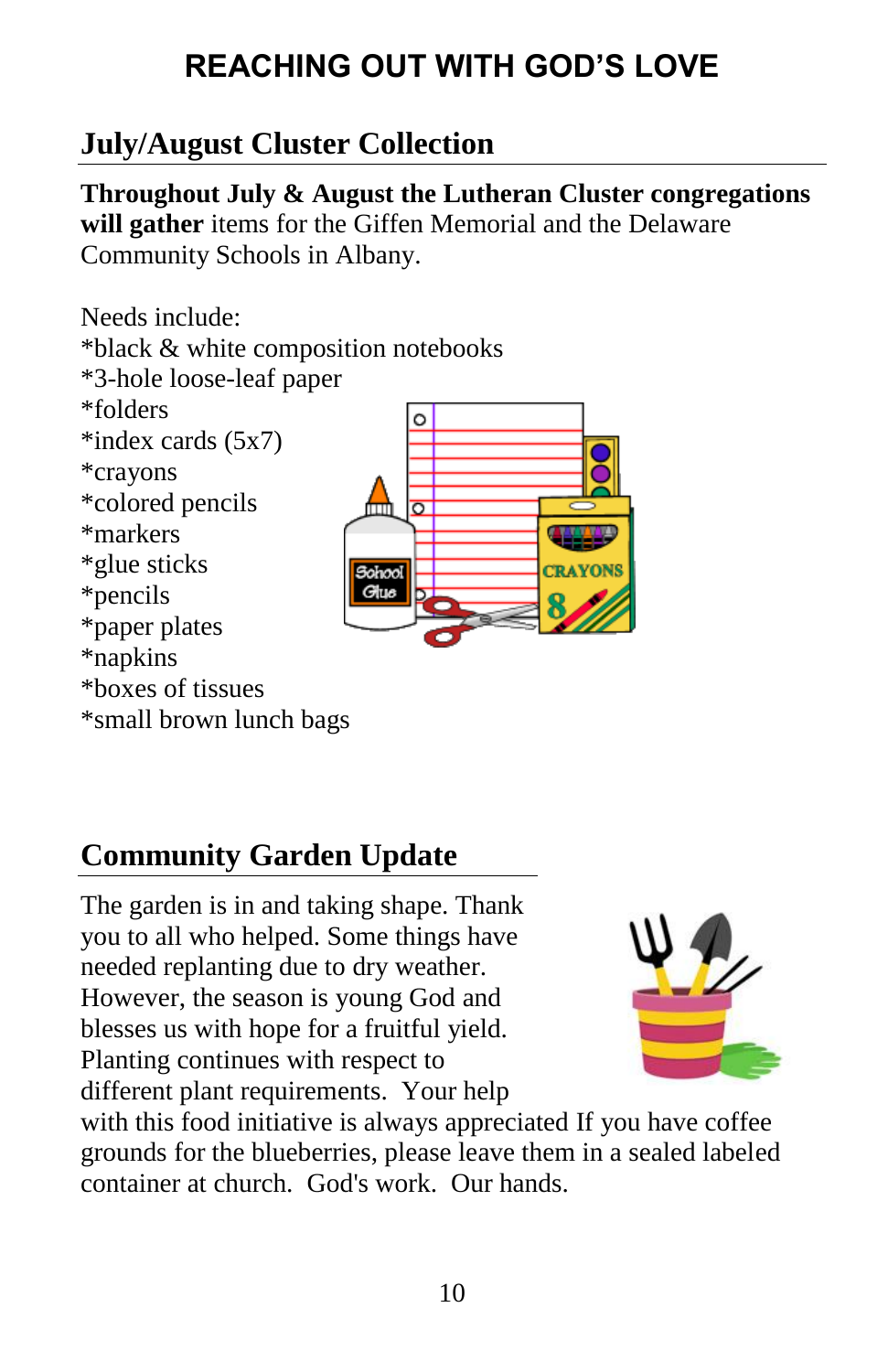#### **News from the Senior Shepherds**

The Seniors sold meatball subs at the Nickel Social which was a success. A big thank you to Kathy Silo for making the meatballs. Always delicious.

If anyone is interested in cemetery arrangements, we still have some available. Please contact Marilyn Graver or Joan Walker.

We will not be meeting during the months of July and August. Our next meeting will be September 28th at 11:00 a.m.

#### **Social Justice News:**

The "Poor People's Campaign" continued through June with rallies every Monday at the Capital in Albany and in Washington D.C. Many pastors in our area attend these events including our own. Until all people have access to healthcare, education, fair wages and jobs, healthy food, clean water, pure air, and affordable housing, we don't live in a free society.

While attending rallies may not be possible for everyone, we all can take a stand for justice in our own lives by how we live our Christian faith, such as being hospitable, friendly and respectful to all, sharing what we have, avoiding excess, and doing no harm to our environment. First we pray and look to God and then we live out the inspirations of the Holy Spirit in our actions. Simply picking up the phone or writing a letter to our elected officials (they need inspiration too! and our prayers) will be a big difference.

The recent synod conference theme was "getting out into the community" and seeing where the needs are. Then walk in the footsteps of Jesus for the good of all. It is a busy world, but there is still time to look around us and meet our neighbors. Check out the web site ELCA Advocacy, the Sojourner websites and the Living Lutheran magazine for actions being taken, how you can participate and contribute action ideas.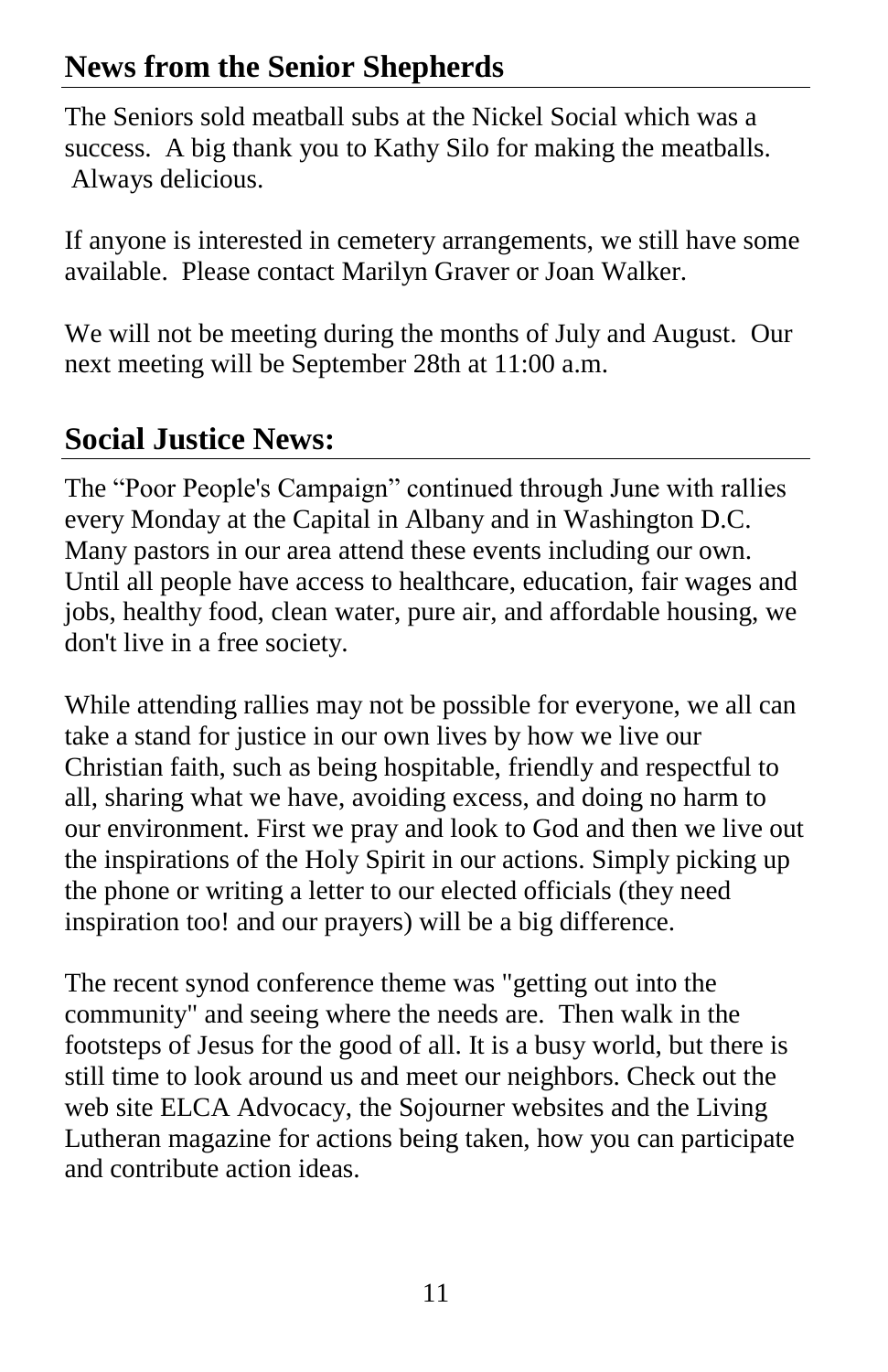| <b>Financial Report for May</b> |             |              |  |
|---------------------------------|-------------|--------------|--|
|                                 | This Month  | YTD          |  |
| <b>Expenses</b>                 | \$12,234.56 | \$66,215.41  |  |
| Revenue                         | \$10,748.17 | \$68,370.72  |  |
| Surplus +<br>Deficit -          |             | $+ $2155.31$ |  |

# **IT'S ALL ABOUT MISSION**

# **Property Updates**

Our Property Team has been busy with some great upgrades to our building, which as you can see is a real **Mission Station** with all the activities we have going on! Most noticeable are the new ceiling fans in the sanctuary. These new fans really move the air around! Come to worship and feel the breeze!

To help **replenish the Building and Equipment Fund so we can be a great Mission Station**, new envelopes especially marked for this purpose have been placed in the pew boxes and on the table in the narthex for your contributions. Thank you for your generosity.

# **Year-Round Stewardship**

Every month the Stewardship Team is highlighting a different aspect of stewardship on the bulletin board in the Fellowship Hall. For the summer months of June - August we will be focusing on the **Stewardship of Our Health**. Please check out the bulletin board and see the many ways you can be a better steward of your health.

## **Taking a Break**

Faith Matters and the Sunday Morning Bible Study will be taking a break this summer, but will resume in September. Sunday School and the FLY Group are also taking a break this summer, but be ready for some exciting new things come September.

Take a break this summer, but don't take a break from God! Come enjoy the new fans in the sanctuary at worship on Sundays at 8:00 am or 9:30 am!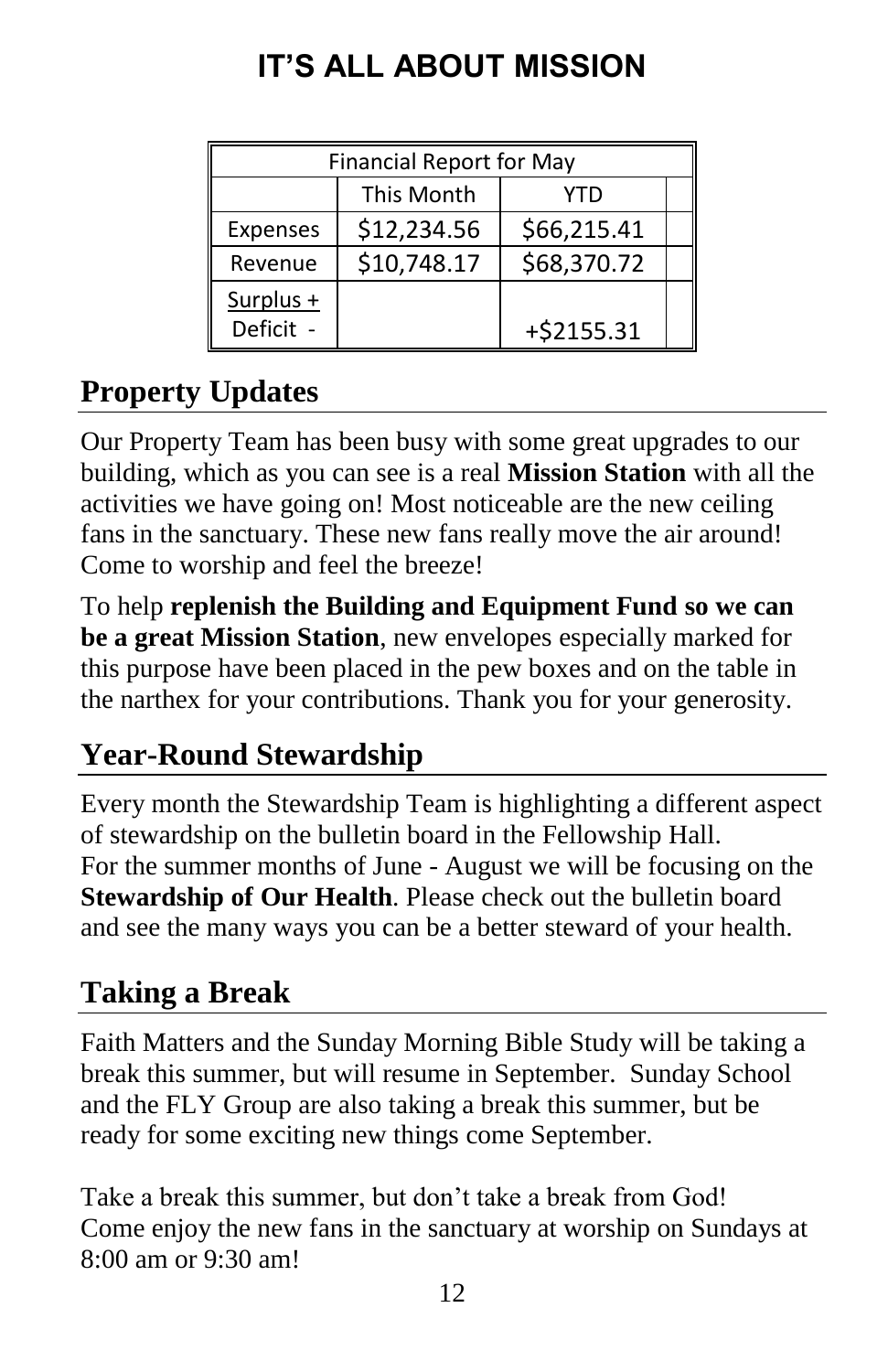## **Church Council News**

At the June meeting, the Council reviewed comments received on the proposed mission statement. A Special Meeting of the congregation will be held on July 15 at 9 AM to vote on the new mission statement.



The council voted to select Tithe.ly as the new vendor

for electronic giving for the congregation. Electronic giving can be arranged directly with a bank (usually at no charge to the individual or the church) or through this vendor. Tithe.ly is a preferred vendor of the ELCA. Additional information will be shared with the congregation in the coming months.

As a follow-up to the Council Retreat in June, the Council approved and signed a Creation Care Covenant to demonstrate and reinforce Good Shepherd's long-standing commitment to being good stewards of the environment. The covenant is posted in the narthex by the coat rack.

Good Shepherd is blessed to have many members participating in its ministries. Many volunteers participate in our worship services, Christian education programs, fellowship and support groups, service projects and outreach. Following lengthy discussions and prayerful consideration, the Council has determined that this level of active participation should be encouraged, and that there is not a separate, specific role for congregational deacons at Good Shepherd. .

#### **Marjorie Raymond, President 518-435-0906**

**Council Members:** Robert Beach, Kathy Crouse, Steve Dwire, Jeffrey Emptage, Dave Ferrill, Danny Patrick, Marjorie Raymond, Elaine Sacco, Maryanne Sangiacomo, Mark Silo, Pauline Wanjugi, Marie Wertman, Pam Zepf, Pastor Edwina Landry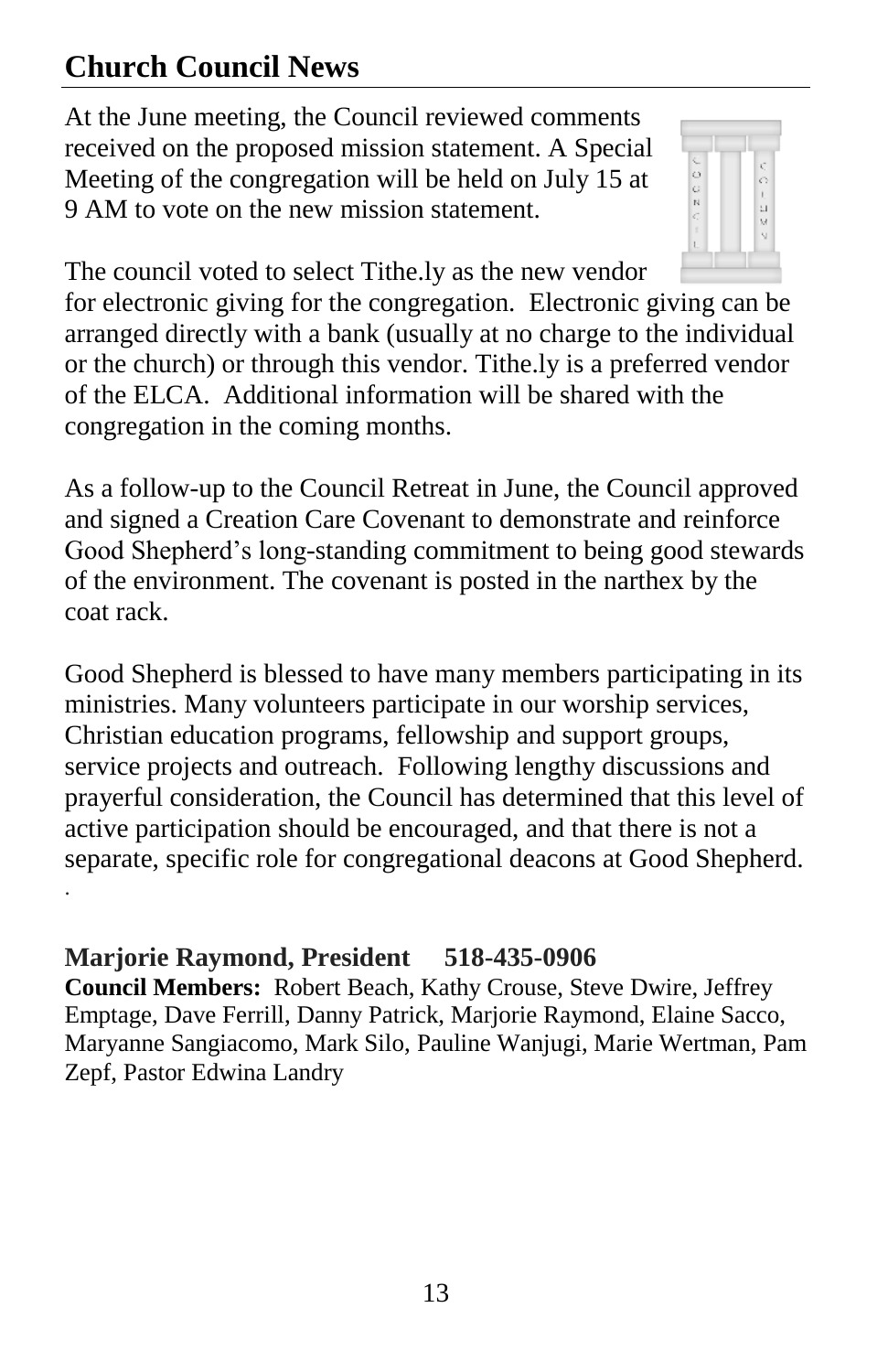#### **Synod Assembly News**

The thirty-first annual Upstate NY Synod Assembly was held in Rochester, NY June  $3 - 5$ <sup>th</sup>. GSLC delegates Danny Patrick and Elaine Sacco accompanied Pastor Edwina as voting members.

The theme of this year's assembly was "Shine Your Light" focusing on World Hunger. Bishop Macholz issued a "Give Hunger the Slip per" Challenge in which he generously offered to give \$5.00 to the hunger appeal to everyone who wore slippers on Tuesday morning of the assembly. Congregations also brought donations to support this cause, and by the end of the assembly over \$40,000 was raised for hunger. Way to go Upstate NY Synod!

Excellent workshops such as Faith-Rooted Community Organizing and Welcoming the Stranger: Refugee Table Fellowship were informative, motivating, and fun. Resolutions and Memorials were passed supporting the Poor People's Campaign begun in 1968 by Rev. Dr. Martin Luther King, Jr., An Open & Healthy Articulation of Human Sexuality, and efforts to further support the ELCA's 50<sup>th</sup> Anniversary of the Ordination of Women in 2020.

Keynote speaker, Rev. Ruben Duran, Director of Evangelical Outreach & Congregational Mission in the ELCA, inspired us with his presentations on how "the Church is a generator of sending energy out." He stressed how the Church is about being focused on others and not ourselves as we reach out into our communities and the world with Christ's light and love.

Worship was moving – and we mean really "get-up-and-dance" moving as we enjoyed a lively Jazz worship. Please consider being a delegate next year to learn more about the greater Church of which we are a part.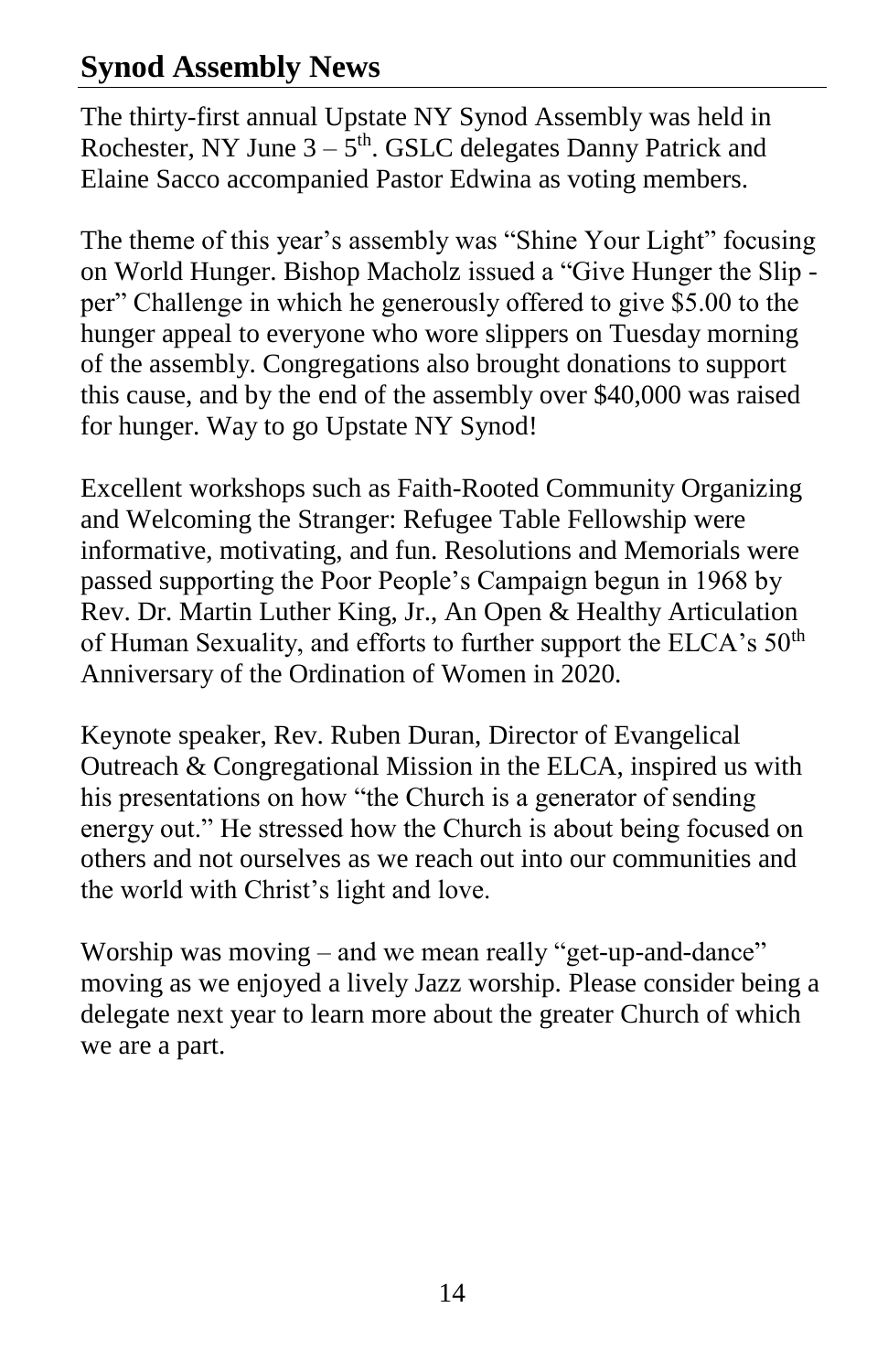# **Upcoming Events**

## **Bishop's Golf Tournament**



Bishop John Macholz invites all golfers, the best and the rest, to tee off with him on Monday, August 20, 2018 at Shadow Lake Golf and Racquet Club, 1850 Five Mile Line Rd., Penfield, NY. Funds raised at the event will support the 2018 Bishop's Appeal.

The golf outing will begin at 12:00 noon with a "shotgun" start, followed by dinner, awards and auction at 6:00PM. Last year's event exceeded \$10,000 – let's see if we can double that for 2018!

Recruit your team of four or sign up and we will create a team. You may also just register for the dinner festivities. Early bird registration for foursomes is \$400.00, with individual registration at \$100.00. Early bird "dinner only" rate is \$30.00. The early bird rates expire on July 15 so register early.

We are in need of lawn sign sponsors  $-$  it's awesome to see the number of churches committed to sponsoring this event! Volunteers needed to help with planning and on the day of the event.

[Online registration](https://www.eservicepayments.com/cgi-bin/Vanco_ver3.vps?appver3=wWsk24ZWJSTZKsGd1RMKlg0BDvsSG3VIWQCPJNNxD8upkiY7JlDavDsozUE7KG0nFx2NSo8LdUKGuGuF396vbS_KfCYqXg6CWYxOIJ2fkzKXHubq5Z7ap5JVmPErc4ZeYHCKCZhESjGNQmZ5B-6dx2Hk0Nvim_eQif8ZsTlGNP8=&ver=3) will open on June 1, 2018. Contact Keith Nickoloff for more information, [knickoloff@pharos.com.](mailto:knickoloff@pharos.com) **Mark your calendars now, recruit a team of four and plan to join us!**

# **GSLC Picnic**

The annual GSLC Picnic is scheduled for Sunday, August 26 immediately following the 9:30 Service. This year it will take place in our own beautiful back yard! Please bring your favorite dish!

## **Yoga Classes to Start in September**

Yoga Classes will be held on Monday evenings at Good Shepherd, starting in September. \$7 a class -\$35 for 7 classes Watch for details!